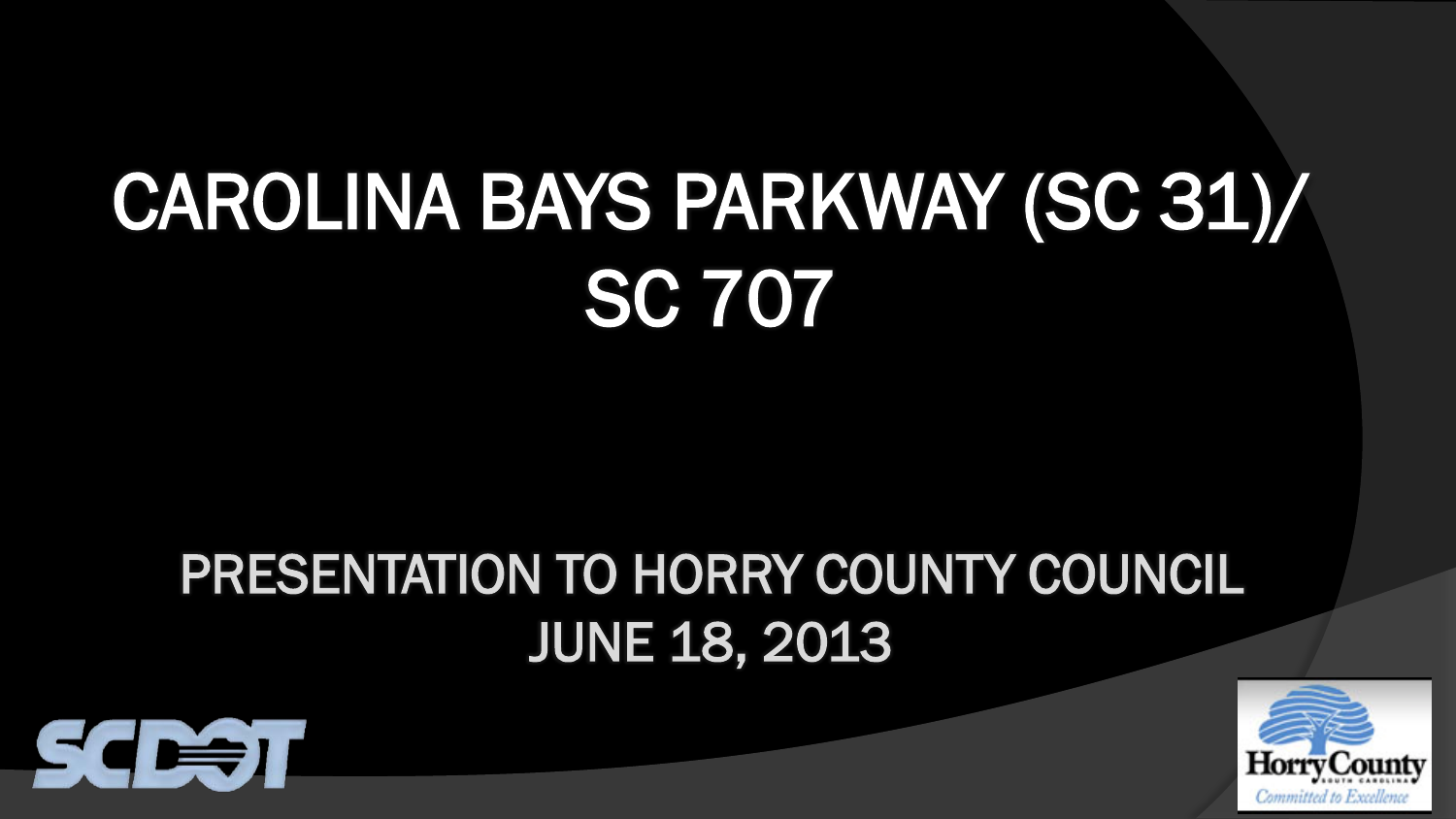



### Existing SC 707 **Ending of Carolina Bays Parkway at SC 544**



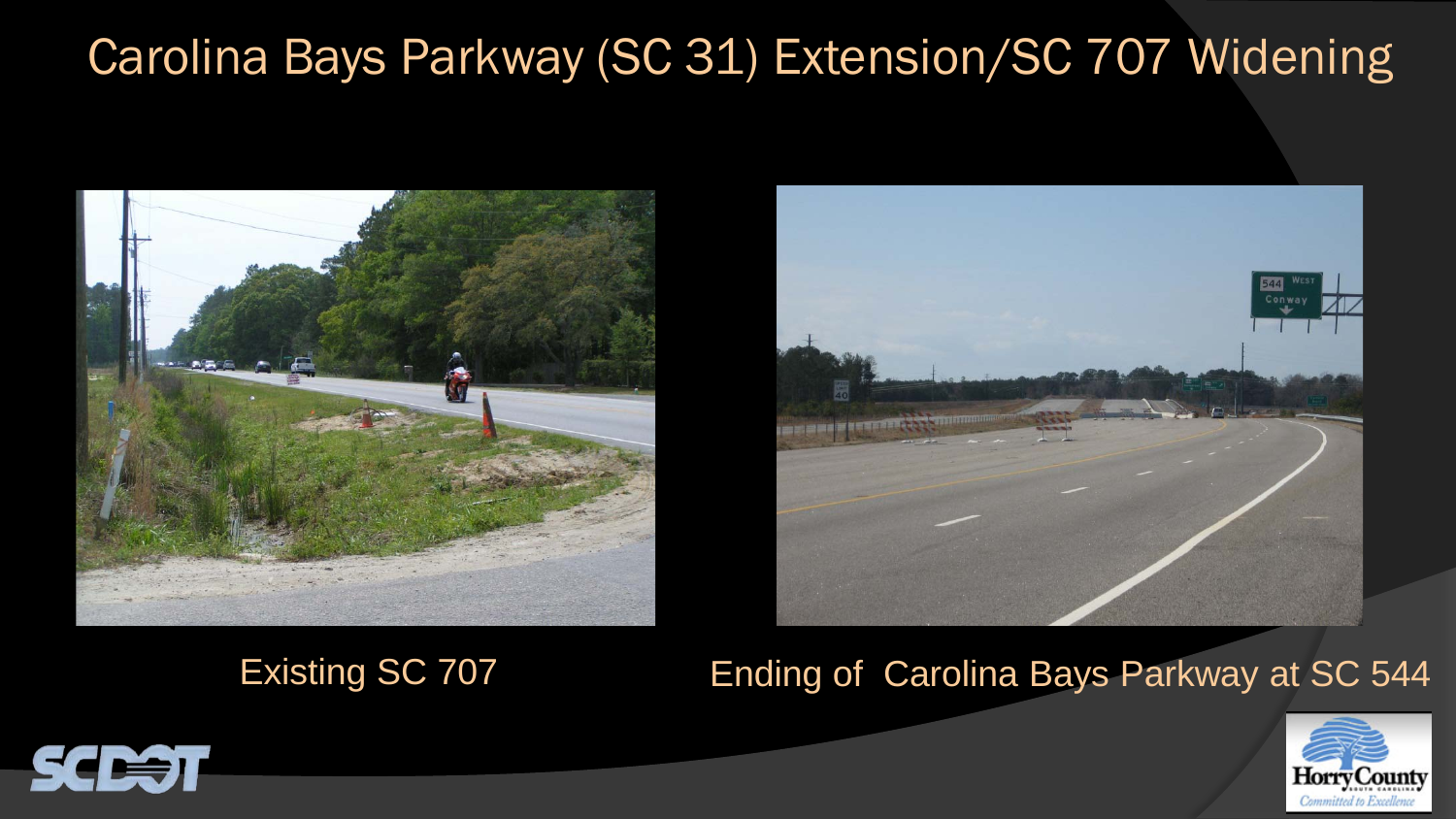#### Project Description

#### Carolina Bays Parkway

Extension from current terminus at SC 544 to SC 707, a distance of approximately 3.8 miles. The proposed project is a new location, multilane freeway facility with a grassed median that will include a bridge over the Atlantic Intracoastal Waterway, a partial interchange at SC 544 and a full interchange at SC 707.

SCDOT is providing program and project management services through a 3-party intergovernmental agreement (IGA), between Horry County, the State Transportation Infrastructure Bank, and SCDOT signed on June 20, 2007





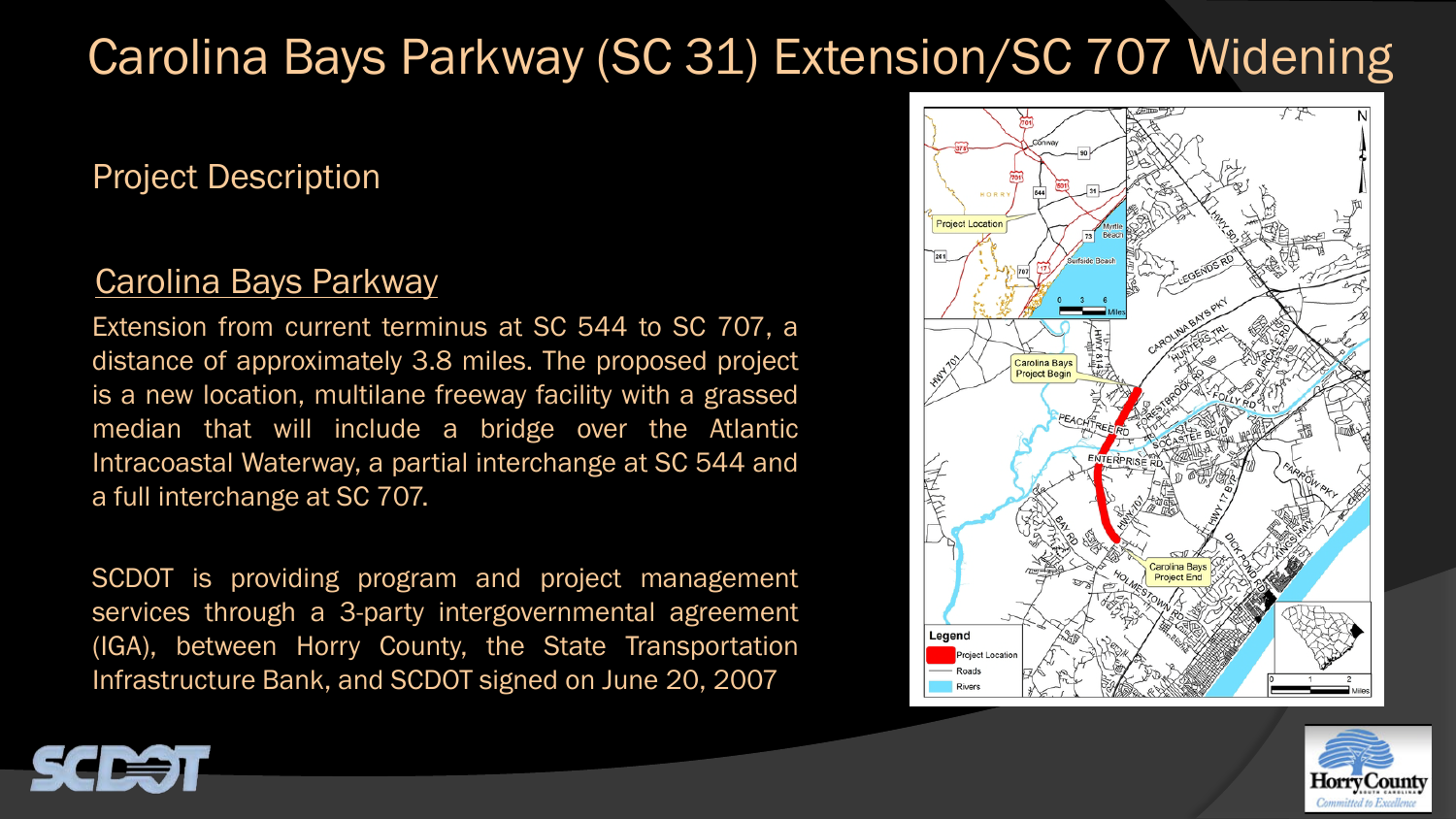#### Carolina Bays Parkway





#### Early Clearing and Grubbing- Spring 2011 Early Clearing and Grubbing- Spring 2013



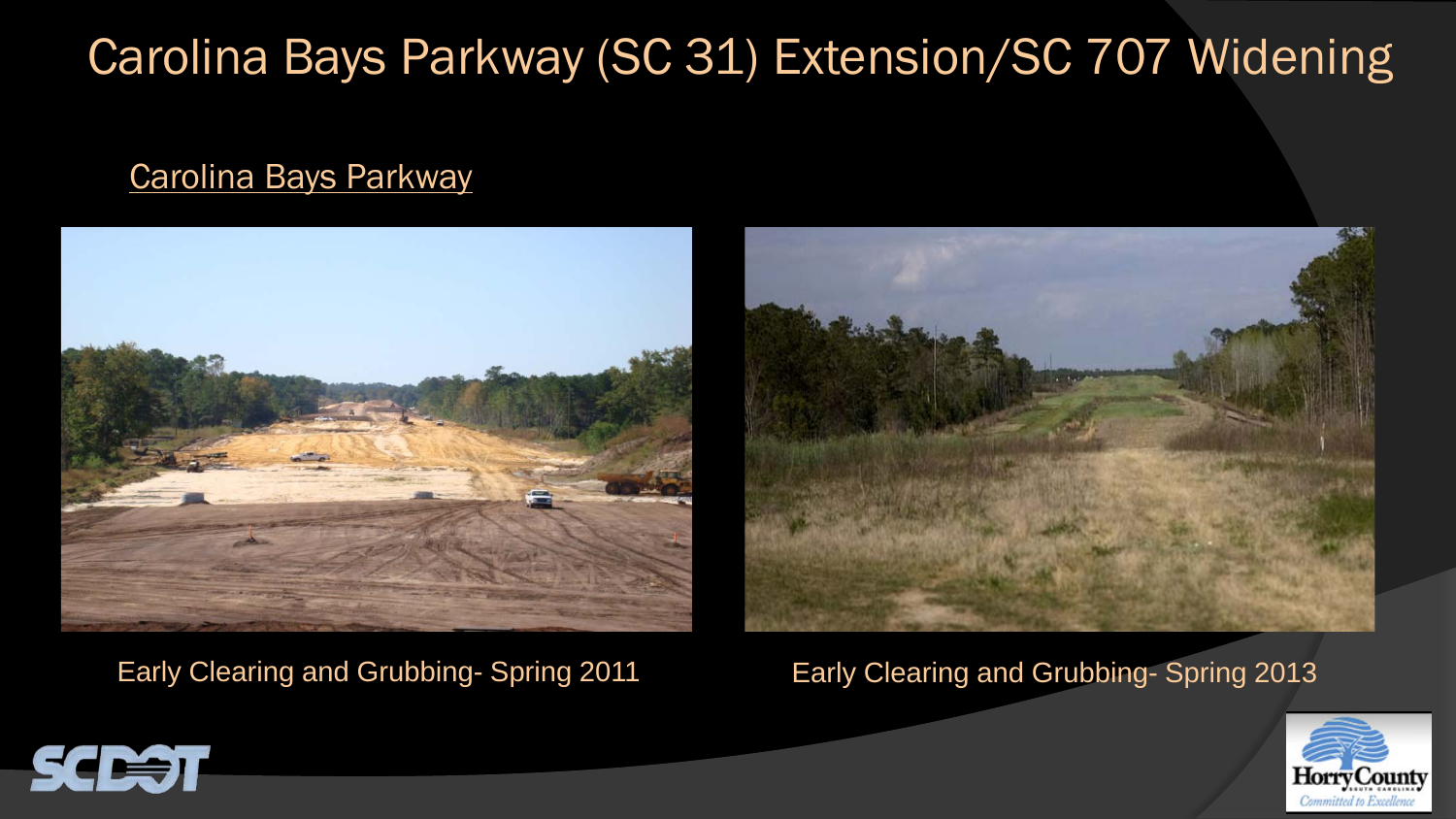#### Project Description

#### SC 707 Widening

Widening from a 2-lane shoulder section to a 5-lane curb and gutter facility with sidewalks from just south of Enterprise Road (S-26-926) in Horry County to US Route 17 in Georgetown County, a distance of approximately 9.2 miles.

SCDOT is providing program and project management services through a 2-party intergovernmental agreement (IGA), between Horry County and SCDOT signed on June 22, 2007





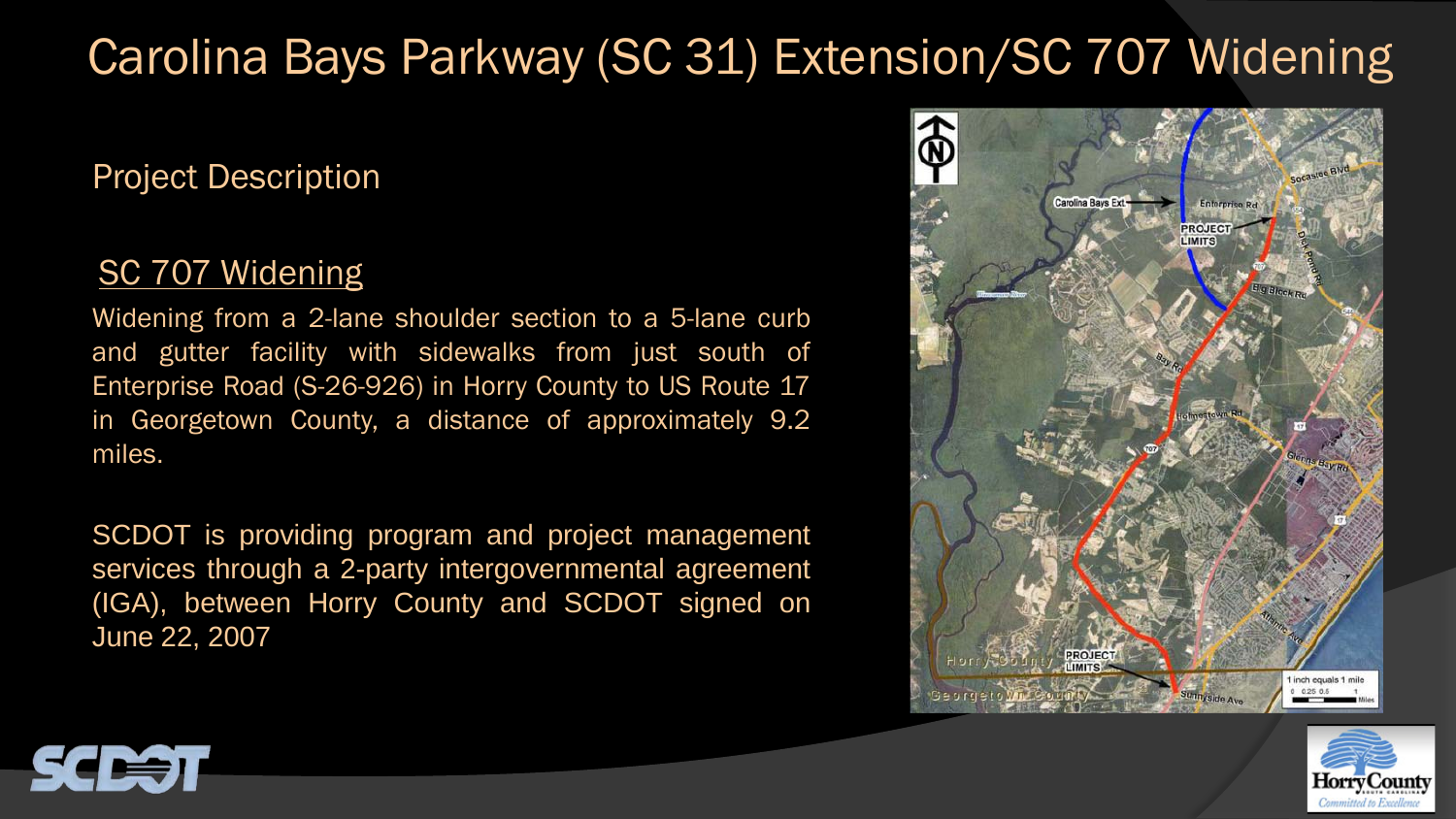#### Status as of June 2013

#### Carolina Bays Parkway

- **•** Preliminary Engineering complete
- **Right of Way Acquisition complete**
- May 24, 2013: A combined Carolina Bays Parkway/ SC 707 permit was approved by the US Army Corps of Engineers

#### SC 707 Widening

- **•** Preliminary Engineering Complete
- **Right of Way acquisition 95% complete**
- May 24, 2013: A combined Carolina Bays Parkway/ SC 707 permit was approved by the US Army Corps of Engineers



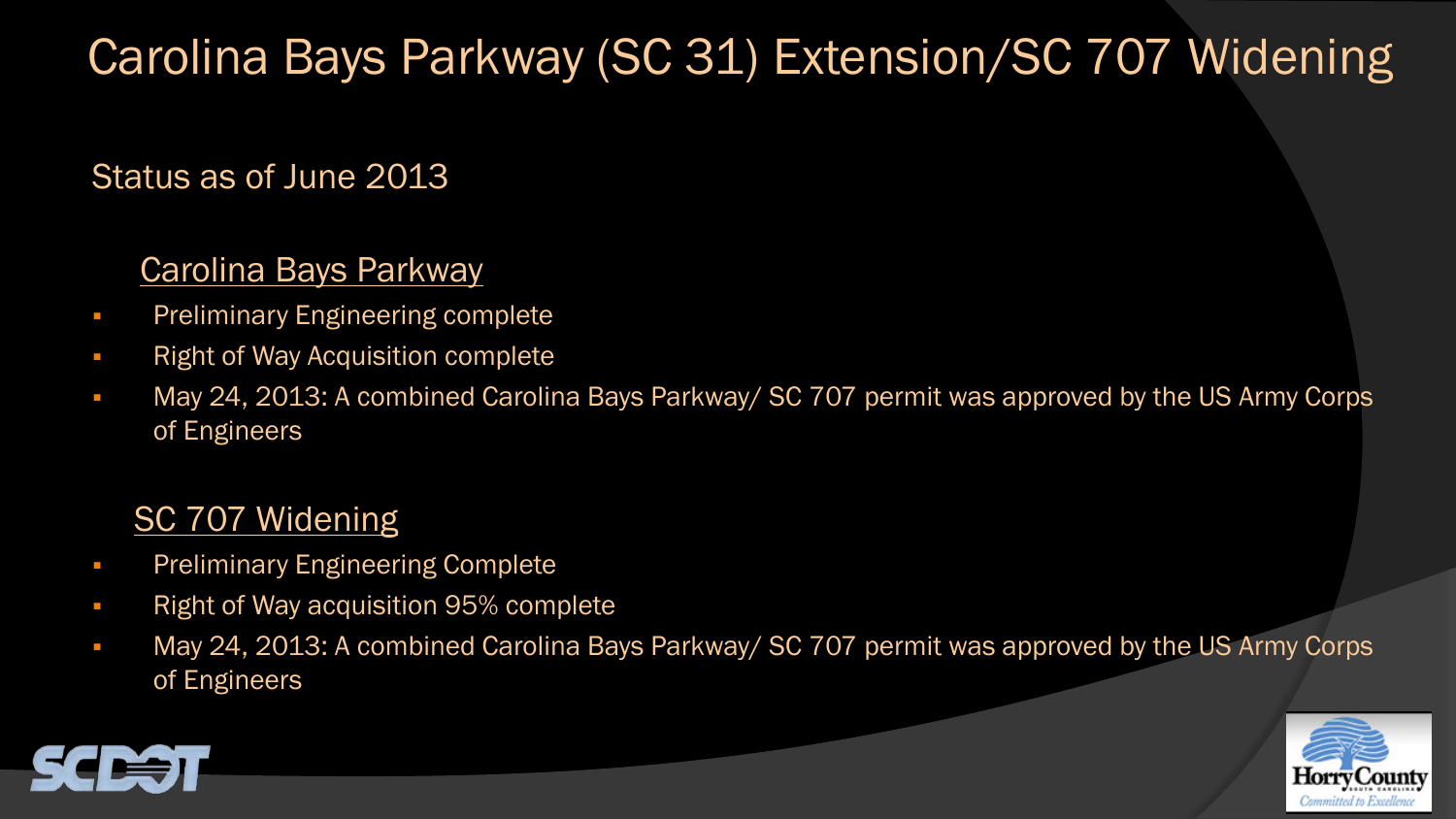#### Funding

#### Carolina Bays Parkway

- **\$225M in State Transportation Infrastructure Bank (SIB) funds**
- **510M in American Recovery and Reinvestment Act (ARRA) funds**
- **\$2.4M in Earmark funds**

#### SC 707 Widening

**\$100M to \$105M in Horry County local option sales tax funds** 



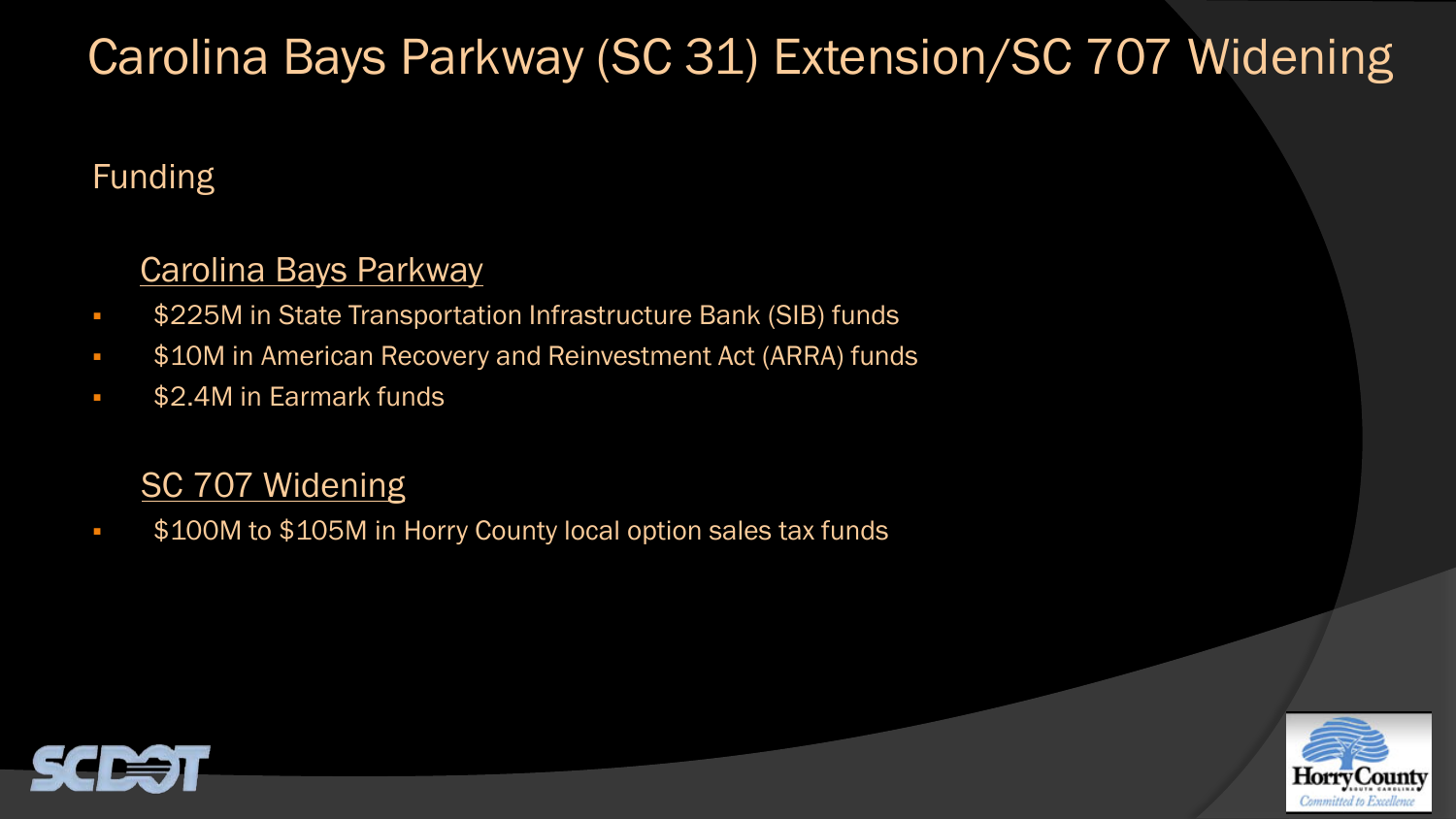#### Delay Costs

#### Carolina Bays Parkway

- **Approximately \$15M due to construction cost escalation**
- Approximately \$640,000 in additional engineering fees

#### SC 707 Widening

**Approximately \$5.4M due to construction cost escalation** 



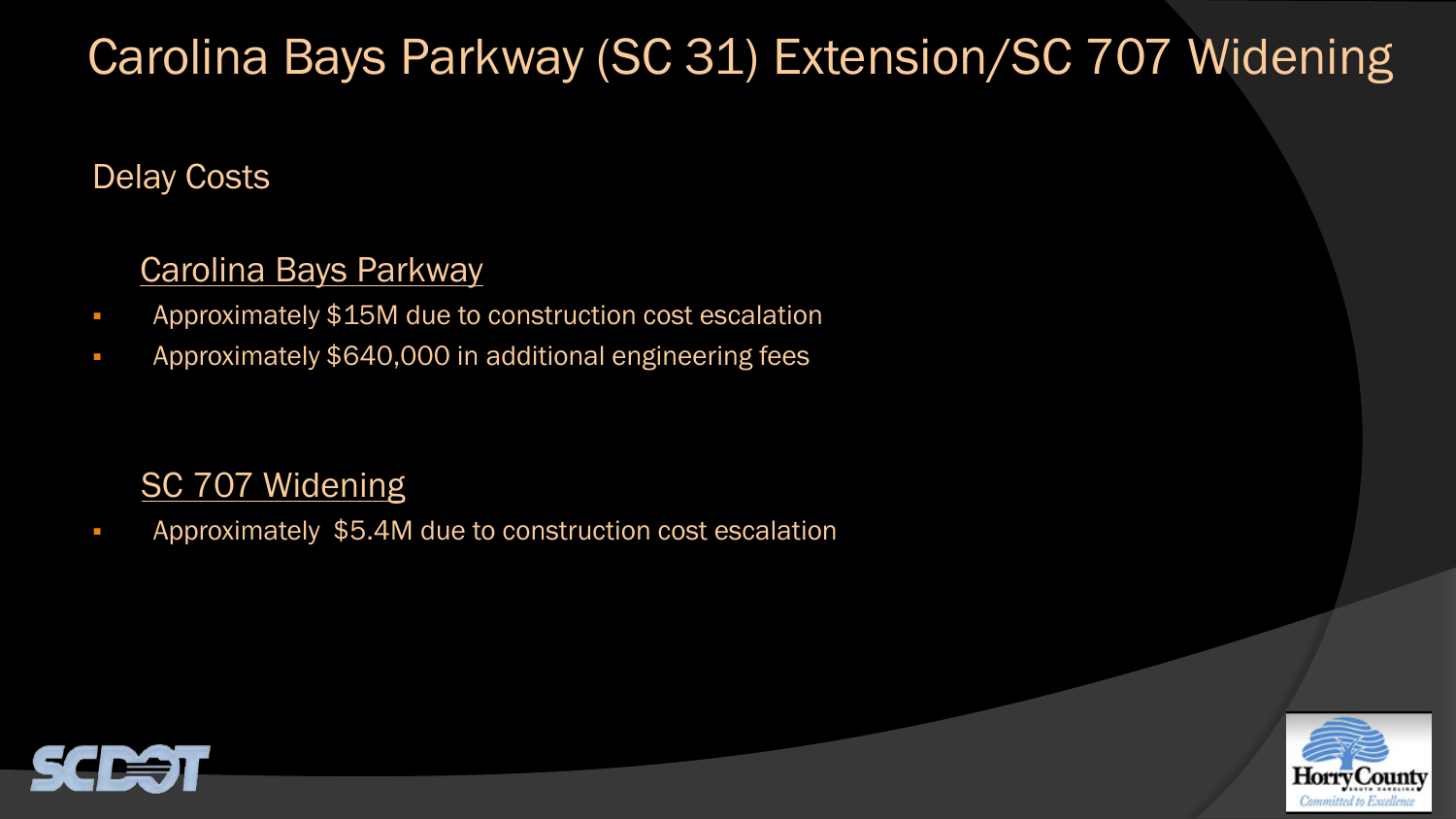#### **Schedule**

#### Carolina Bays Parkway

- Letting in October 2013 (60-day ad with advertisement in August 2013)
- Notice to proceed in December 2013
- **•** Project completion in Spring 2017

#### SC 707 Widening

- **Letting of advanced clearing and grubbing project for utility relocations and SC 707/ Big Block Road** interim intersection project in August 2013
- **Completion of advanced clearing and grubbing project in Spring 2014**
- **Completion of SC 707/ Big Block Road interim intersection project in Fall 2014**
- **Letting of main widening project in Spring 2014**
- **Completion of main widening project in Spring 2017**